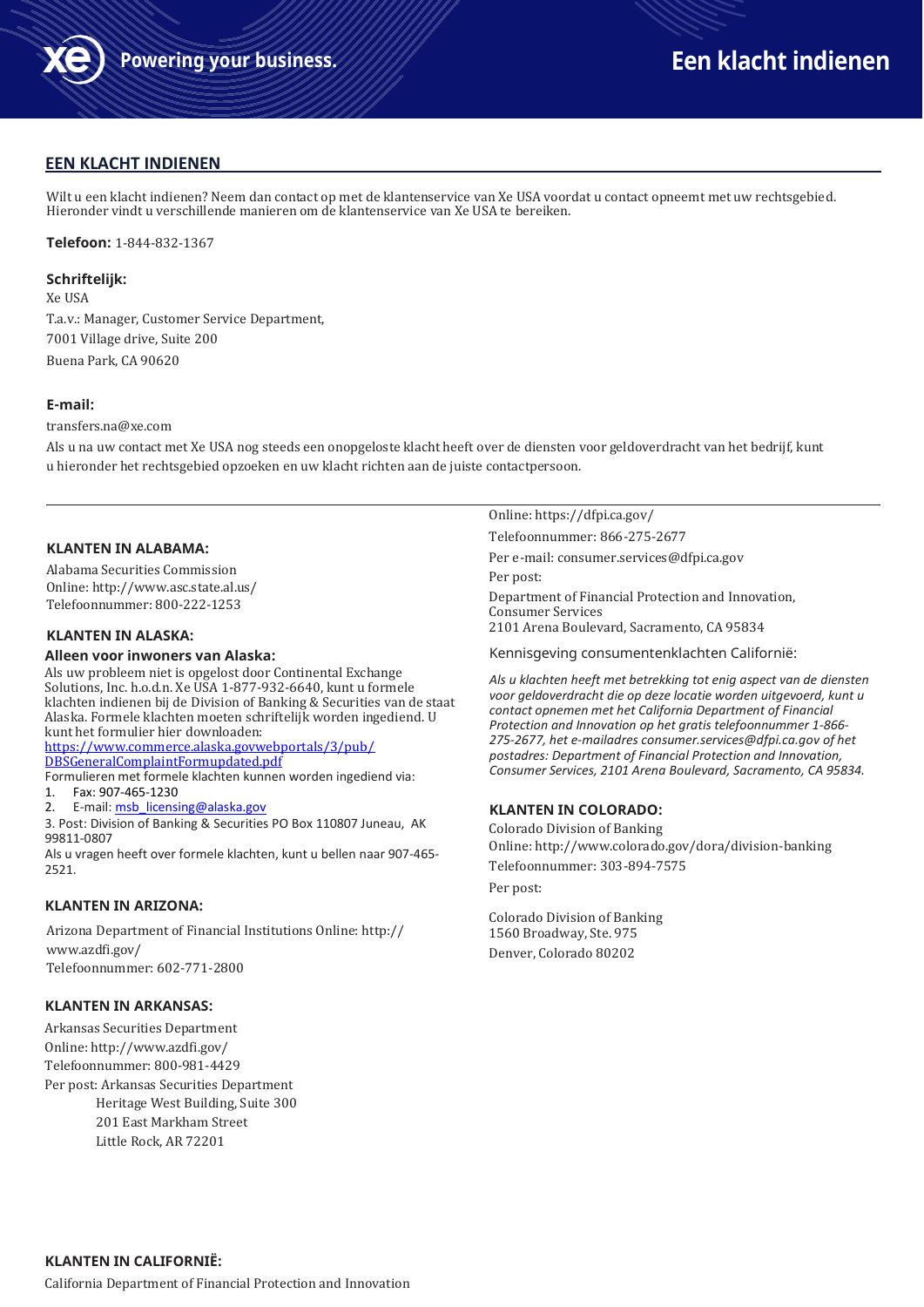

# **Powering your business. A Service Contract of the Een klacht indienen**

# **KLANTEN IN CONNECTICUT:**

Connecticut Department of Banking Online[: http://www.ct.gov/dob/](http://www.ct.gov/dob/) Telefoonnummer: 860-240-8299

# **KLANTEN IN DISTRICT OF COLUMBIA:**

District of Columbia Department of Insurance, Securities, & Banking Online[: http://disb.dc.gov](http://disb.dc.gov/) Telefoonnummer: 202-727-8000

# **KLANTEN IN FLORIDA:**

Florida Office of Financial Regulation Online[: http://www.flofr.com/](http://www.flofr.com/) Telefoonnummer: 850-487-9687

## **KLANTEN IN GEORGIA:**

Georgia Department of Banking & Finance Online[: http://www.dbf.georgia.gov/](http://www.dbf.georgia.gov/) Telefoonnummer: 202-727-8000

# **KLANTEN IN GUAM:**

Guam Department of Revenue & Taxation Online[: http://www.guamtax.com/](http://www.guamtax.com/) Telefoonnummer: 671-635-1835

# **KLANTEN IN HAWAII:**

Hawaii Division of Financial Institutions Online[: http://www.hawaii.gov/dcca/dfi](http://www.hawaii.gov/dcca/dfi) Telefoonnummer: 808-586-2820

# **KLANTEN IN IDAHO:**

Idaho Department of Finance Online: <http://finance.idaho.gov/> Telefoonnummer: 208-332-8000

# **KLANTEN IN ILLINOIS:**

Illinois Division of Financial Institutions Consumer Credit Solution Online[: http://www.idfpr.com/](http://www.idfpr.com/) Telefoonnummer: 888-298-8089

# **KLANTEN IN INDIANA:**

Indiana Department of Financial Institutions Online[: http://www.in.gov/dfi/](http://www.in.gov/dfi/) Telefoonnummer: 317-232-3955 800-382-4800 (alleen IN)

### **KLANTEN IN IOWA:**

Iowa Division of Banking Online[: http://www.idob.state.ia.us/](http://www.idob.state.ia.us/) Telefoonnummer: 515-281-4014

# **KLANTEN IN KANSAS:**

Kansas Office of State Bank Commissioner Online[: http://www.osbckansas.org/](http://www.osbckansas.org/) Telefoonnummer: 785-296-2266

# **KLANTEN IN KENTUCKY:**

Kentucky Department of Financial Institutions Online[: http://www.kfi.ky.gov/](http://www.kfi.ky.gov/) Telefoonnummer: 800-223-2579

# **KLANTEN IN LOUISIANA:**

Louisiana Office of Financial Institutions Online[: http://www.ofi.louisiana.gov/](http://www.ofi.louisiana.gov/) Telefoonnummer: 888-525-9414

# **KLANTEN IN MAINE:**

Maine Bureau of Consumer Credit Protection Online[: http://www.credit.maine.gov/](http://www.credit.maine.gov/) Telefoonnummer: 207-624-8527 800-332-8529 (alleen ME)

# **KLANTEN IN MARYLAND:**

Maryland Office of the Commissioner of Financial Regulation Online[: http://www.dllr.state.md.us](http://www.dllr.state.md.us/) Telefoonnummer: 888-784-0136 Per post: Office of the Commissioner of Financial Regulation t.a.v.: Complaint Unit 500 North Calvert Street, Suite 402 Baltimore, MD 21202 Kennisgeving consumentenklachten Maryland:

*De Commissioner of Financial Regulation voor de staat Maryland behandelt alle vragen of klachten van inwoners van Maryland met betrekking tot Continental Exchange Solutions, Inc. h.o.d.n. Ria Financial Services, NMLS ID 920968 op 500 N. Calvert St., Ste. 402, Baltimore, MD 21202 of (888) 784-0136.*

# **KLANTEN IN MASSACHUSETTS:**

Massachusetts Division of Banks Online[: http://www.mass.gov/dob](http://www.mass.gov/dob) Telefoonnummer: 617-956-1501 800-495-2265 (alleen MA)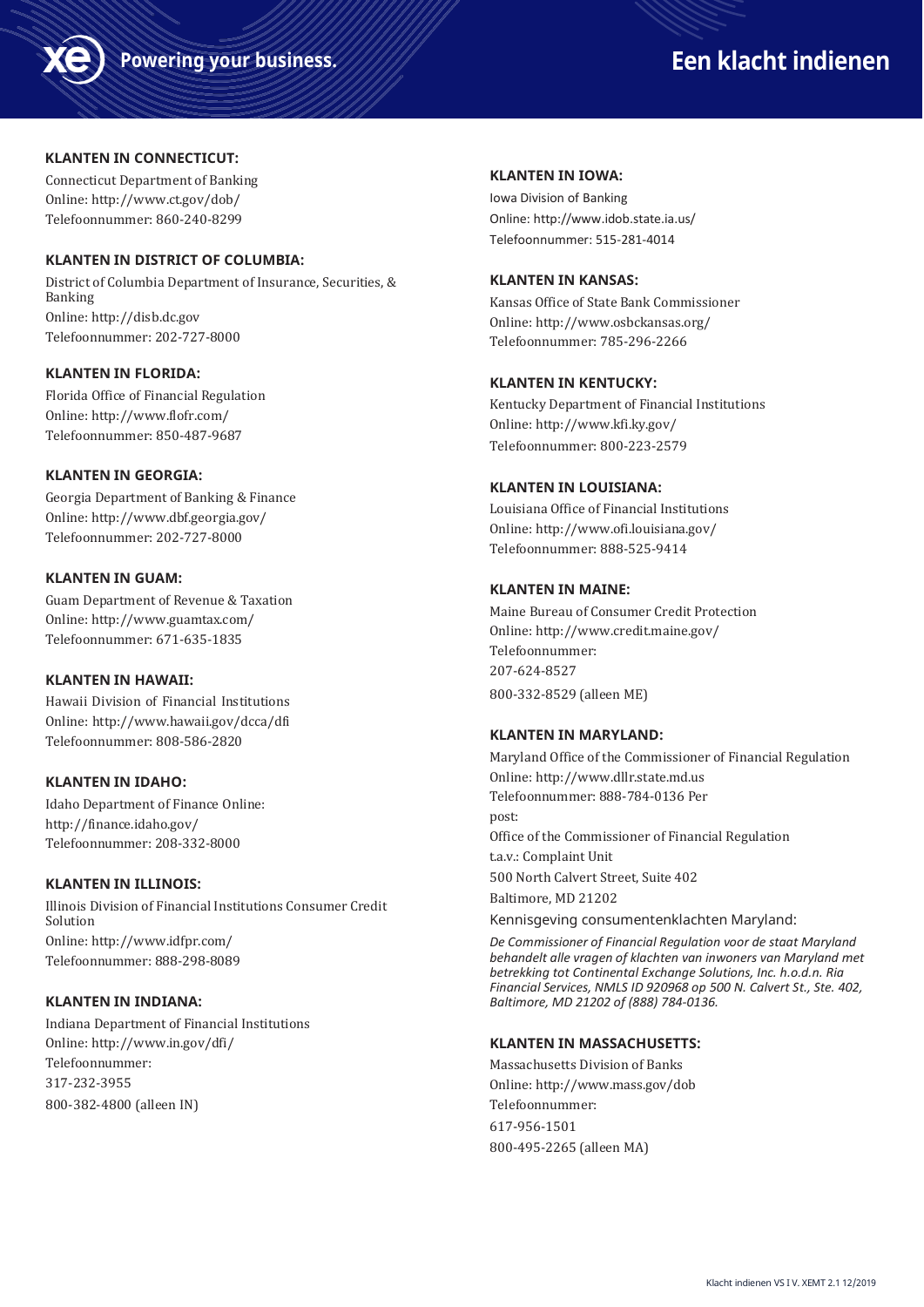



#### **KLANTEN IN MICHIGAN:**

Michigan Department of Insurance & Financial Services Online[: http://www.asc.state.al.us/](http://www.asc.state.al.us/) Telefoonnummer: 877-999-6442

# **KLANTEN IN MINNESOTA:**

Minnesota Department of Commerce Online: <http://www.mn.gov/commerce> Telefoonnummer: 651-296-2488

# **KLANTEN IN MISSISSIPPI:**

Mississippi Department of Banking & Consumer Finance Online[: http://www.dbcf.state.ms.us/](http://www.dbcf.state.ms.us/) Telefoonnummer:8 00-844-2499

## **KLANTEN IN MISSOURI:**

Missouri Division of Finance Online: <http://www.finance.mo.gov/> Telefoonnummer: 573-751-3242

### **KLANTEN IN MONTANA:**

Klanten in Montana dienen rechtstreeks contact met Xe USA op te nemen.

#### **KLANTEN IN NEBRASKA:**

Nebraska Department of Banking & Finance Online[: http://www.ndbf.ne.gov/](http://www.ndbf.ne.gov/) Telefoonnummer: 402-471-2171

## **KLANTEN IN NEVADA:**

Nevada Division of Financial Institutions Online[: http://www.fid.state.nv.us/](http://www.fid.state.nv.us/) Telefoonnummer: 702-486-4120

# **KLANTEN IN NEW HAMPSHIRE:**

New Hampshire Banking Department Online[: http://www.nh.gov/banking/](http://www.nh.gov/banking/) Telefoonnummer: 603-271-3561

#### **KLANTEN IN NEW JERSEY:**

New Jersey Department of Banking & Insurance Online[: http://www.state.nj.us/dobi](http://www.state.nj.us/dobi) Telefoonnummer: 800-446-7467

#### **KLANTEN IN NEW MEXICO:**

New Mexico Financial Institutions Division Online[: http://www.rld.state.nm.us](http://www.rld.state.nm.us/) Telefoonnummer: 505-476-4885

## **KLANTEN IN NEW YORK:**

New York Department of Financial Services Online: <http://www.dfs.ny.gov/> Telefoonnummer: 877-226-5697 Per post: New York State Department of Financial Services Consumer Services Division One State Street New York, NY 10004-1417

## **KLANTEN IN NORTH CAROLINA:**

North Carolina Commissioner of Banks Online[: http://www.nccob.gov/](http://www.nccob.gov/) Telefoonnummer: 888-384-3811

#### **KLANTEN IN NORTH DAKOTA:**

North Dakota Department of Financial Institutions Online[: http://www.nd.gov/dfi/](http://www.nd.gov/dfi/) Telefoonnummer: 701-328-9933

#### **KLANTEN IN OHIO:**

Ohio Division of Financial Institutions Online:<http://www.com.ohio.gov/fiin/> Telefoonnummer: 866-278-0003

# **KLANTEN IN OKLAHOMA:**

Oklahoma Banking Department Online: <http://www.ok.gov/banking/> Telefoonnummer: 405-521-2782

#### **KLANTEN IN PENNSYLVANIA:**

Pennsylvania Department of Banking Online: <http://www.banking.state.pa.us/> Telefoonnummer: 717-787-1854 800-722-2657

#### **KLANTEN IN PUERTO RICO:**

Puerto Rico Office of Commissioner of Financial Institutions Online[: http://www.ocif.gobierno.pr/index\\_eng.html](http://www.ocif.gobierno.pr/index_eng.html) Telefoonnummer: 787-723-8445

# **KLANTEN IN RHODE ISLAND:**

Rhode Island Dept. of Bus. Regulation - Div. of Banking Online: <http://www.dbr.state.ri.us/> Telefoonnummer: 401-462-9500